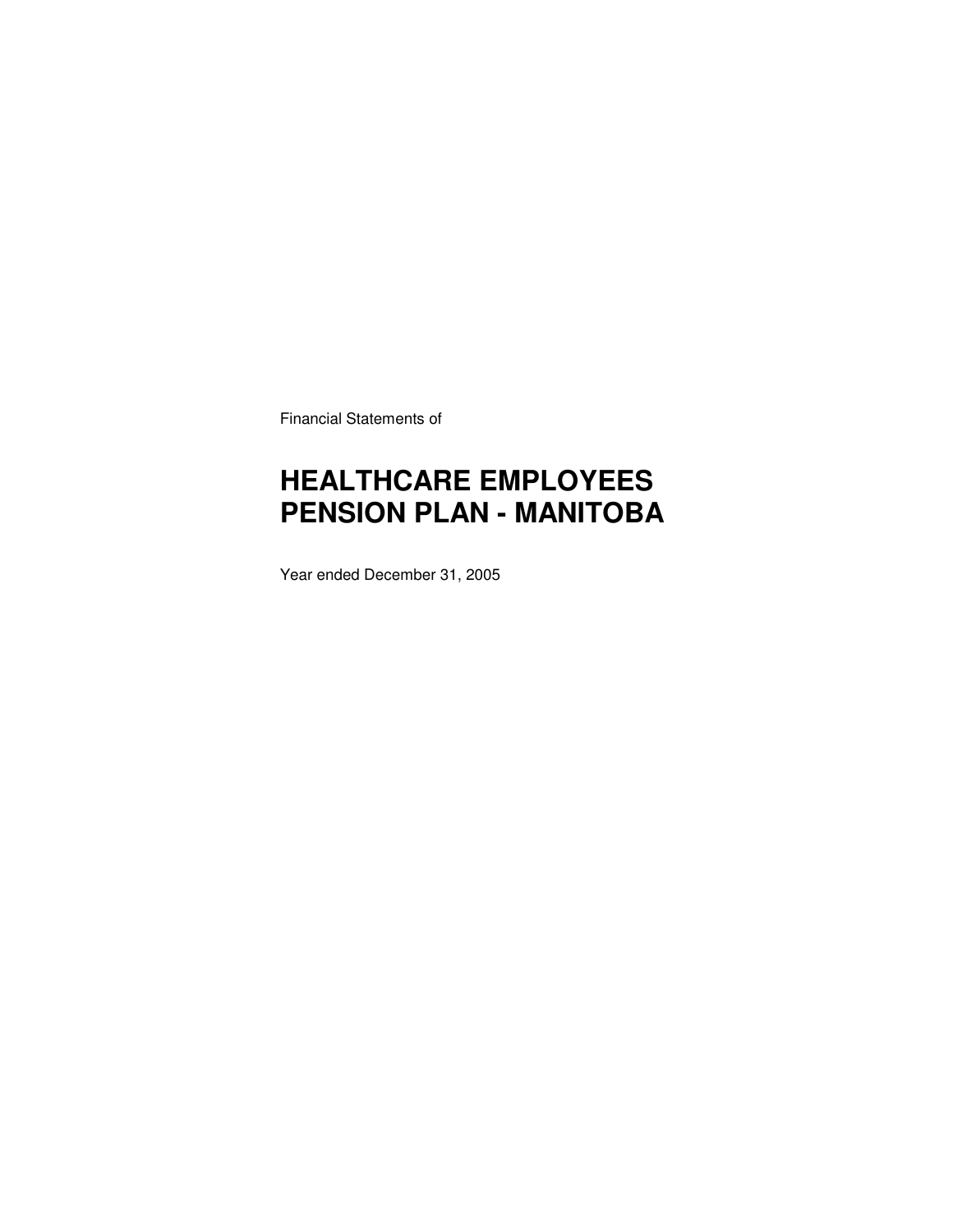

**KPMG LLP**<br>
Chartered Accountants<br>
Chartered Accountants<br>
Tax (204) 957-0808 Chartered Accountants Fax (204) 957-0808 Suite 2000 – One Lombard Place Winnipeg MB R3B 0X3 Canada

### **AUDITORS' REPORT**

To the Board of Trustees of the Healthcare Employees Pension Plan - Manitoba

We have audited the statement of net assets of the Healthcare Employees Pension Plan - Manitoba as at December 31, 2005 and the statement of changes in net assets for the year then ended. These financial statements are the responsibility of the Plan's management. Our responsibility is to express an opinion on these financial statements based on our audit.

We conducted our audit in accordance with Canadian generally accepted auditing standards. Those standards require that we plan and perform an audit to obtain reasonable assurance whether the financial statements are free of material misstatement. An audit includes examining, on a test basis, evidence supporting the amounts and disclosures in the financial statements. An audit also includes assessing the accounting principles used and significant estimates made by management, as well as evaluating the overall financial statement presentation.

In our opinion, these financial statements present fairly, in all material respects, the net assets of the Plan as at December 31, 2005 and the changes in its net assets for the year then ended in accordance with Canadian generally accepted accounting principles.

Signed "**KPMG LLP**"

Chartered Accountants

Winnipeg, Canada

September 13, 2006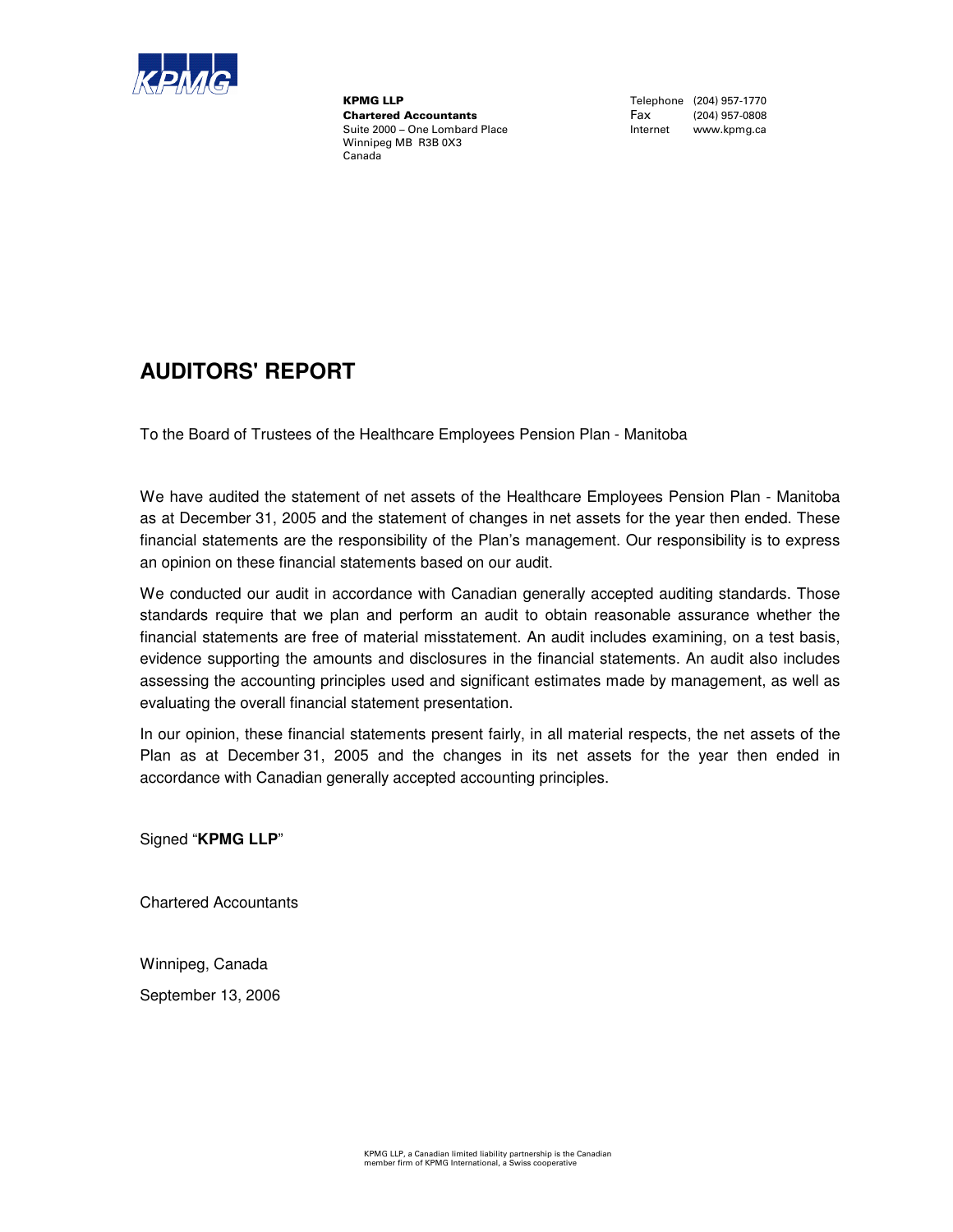**Statement of Net Assets** 

December 31, 2005, with comparative figures for 2004

|                                                            | 2005                                        | 2004                                        |
|------------------------------------------------------------|---------------------------------------------|---------------------------------------------|
| <b>Assets</b>                                              |                                             |                                             |
| Cash                                                       | \$<br>21, 142, 345                          | \$<br>22,988,609                            |
| Contributions and other receivables (note 5)               | 11,559,722                                  | 6,692,688                                   |
| Due from broker                                            |                                             | 662,577                                     |
| Investment income receivable                               | 8,608,388                                   | 7,384,965                                   |
| Investments (note 6)                                       | 2,933,844,519                               | 2,563,479,907                               |
| Capital assets (note 7)                                    | 3,167,080                                   | 2,296,077                                   |
|                                                            | \$2,978,322,054                             | \$2,603,504,823                             |
| Liabilities and Net Assets                                 |                                             |                                             |
| Accrued benefit payments and liabilities<br>Due to brokers | \$<br>18,495,038<br>3,401,382               | \$<br>8,395,036                             |
|                                                            | 21,896,420                                  | 8,395,036                                   |
| Net assets represented by:<br>Pension Fund<br>Capital Fund | 2,953,258,554<br>3,167,080<br>2,956,425,634 | 2,592,813,710<br>2,296,077<br>2,595,109,787 |
| Contingency (note 12)                                      |                                             |                                             |
|                                                            | \$2,978,322,054                             | \$2,603,504,823                             |

See accompanying notes to financial statements.

Approved on behalf of the Trustees:

Altoutle on Yce-Chair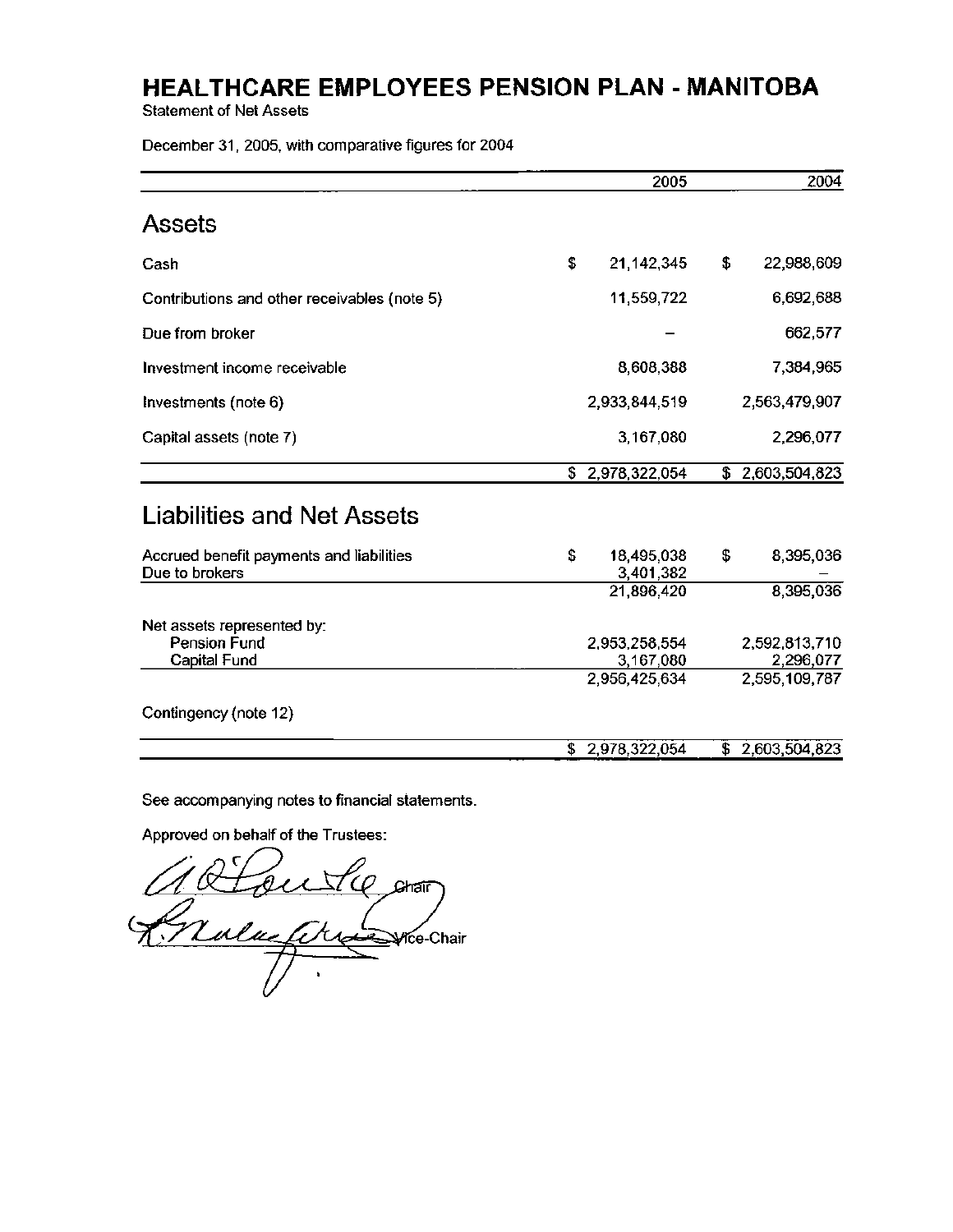Statement of Changes in Net Assets

Year ended December 31, 2005, with comparative figures for 2004

|                                    | Pension             | Capital                 | 2005                        | 2004             |
|------------------------------------|---------------------|-------------------------|-----------------------------|------------------|
|                                    | Fund                | Fund                    | Total                       | Total            |
| Increase in net assets:            |                     |                         |                             |                  |
| Pension fund contributions:        |                     |                         |                             |                  |
| Employer                           | \$<br>71,603,278    | \$                      | \$<br>71,603,278            | \$<br>58,639,588 |
| Employee                           | 71,603,278          |                         | 71,603,278                  | 58,639,588       |
| Reciprocal transfers and buybacks: |                     |                         |                             |                  |
| Employer                           | 1,013,603           |                         | 1,013,603                   | 1,705,207        |
| Employee                           | 1,054,975           |                         | 1,054,975                   | 1,761,594        |
| Investment income (note 8)         | 88,699,798          |                         | 88,699,798                  | 79,224,808       |
| Current period change in market    |                     |                         |                             |                  |
| value of investments               | 248,889,987         |                         | 248,889,987                 | 178,131,699      |
| Total increase in net assets       | 482,864,919         |                         | 482.864.919                 | 378,102,484      |
|                                    |                     |                         |                             |                  |
| Decrease in net assets:            |                     |                         |                             |                  |
| Pension payments                   | 83,804,729          |                         | 83,804,729                  | 75,761,347       |
| <b>Termination refunds</b>         | 23,632,155          |                         | 23,632,155                  | 15,287,521       |
| Investment management fees         | 8,397,156           |                         | 8,397,156                   | 7,411,084        |
| Administrative expenses            | 2,984,566           |                         | 2,984,566                   | 2,755,745        |
| Amortization of capital assets     |                     | 297,475                 | 297,475                     | 333,656          |
| Professional fees                  | 73,611              |                         | 73,611                      | 136,047          |
| Special project expenses           | 1,280,630           |                         | 1,280,630                   | 899,726          |
| Custodial fees                     | 772,299             |                         | 772,299                     | 683,546          |
| Actuarial fees                     | 306,451             |                         | 306,451                     | 252,592          |
| Total decrease in net assets       | 121,251,597         | 297,475                 | 121,549,072                 | 103,521,264      |
| Net increase (decrease) in assets  |                     |                         |                             |                  |
| prior to inter-fund transfers      | 361,613,322         | (297, 475)              | 361, 315, 847               | 274,581,220      |
|                                    |                     |                         |                             |                  |
| Inter-fund transfers (note 7)      | (1, 168, 478)       | 1,168,478               |                             |                  |
| Net increase in assets             | 360,444,844         | 871,003                 | 361, 315, 847               | 274,581,220      |
| Net assets, beginning of year      | 2,592,813,710       | 2,296,077               | 2,595,109,787               | 2,320,528,567    |
| Net assets, end of year            | \$<br>2,953,258,554 | $\overline{$}3,167,080$ | $$2,956,425,\overline{634}$ | \$2,595,109,787  |

See accompanying notes to financial statements.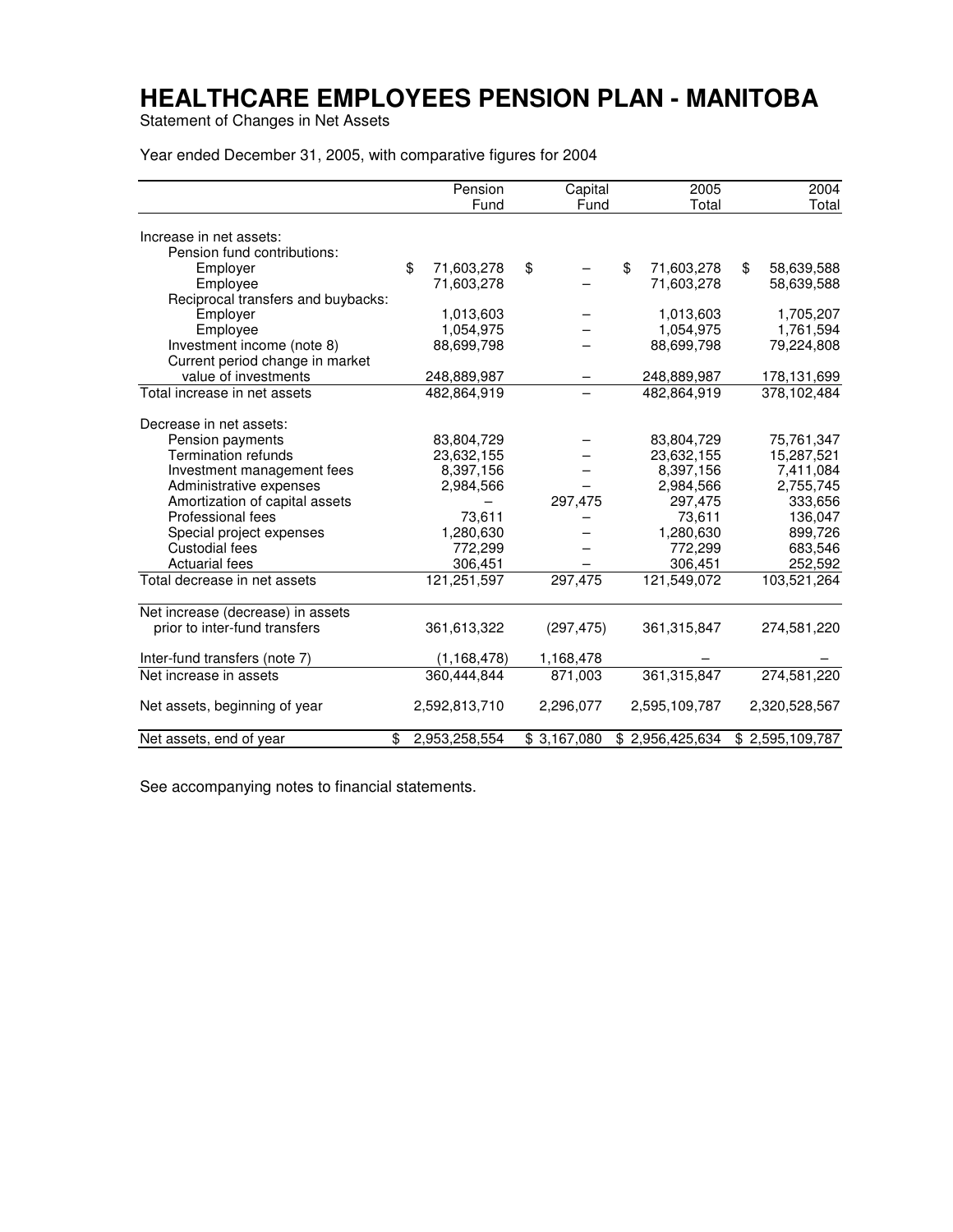Notes to Financial Statements

Year ended December 31, 2005

#### **1. General:**

The Plan is governed by a Board of Trustees appointed by signatory employers and unions. The Plan has received approval from Canada Revenue Agency (CRA) for registration as a Specified Multi-Employer Plan and the Manitoba Pension Commission has registered the Plan as a Multiunit Pension Plan.

#### **2. Description of the Plan:**

The following description of the Plan is a summary only. For more complete information reference should be made to the Plan Text.

(a) General:

The Plan is a multi-employer defined benefit pension plan for all employees of participating healthcare facilities in the Province of Manitoba.

(b) Funding policy:

Employers and employees contribute equally to fund the benefits under the Plan.

Employers and employees are required to contribute to the Plan a certain percentage of the members' earnings up to the legislated Year's Maximum Pensionable Earnings (YMPE) plus a certain percentage of the members' earnings in excess of the YMPE, as established by the settlors of the Plan.

The settlors of the Plan have approved the following contribution rate percentages for 2005 through 2007:

|      |                   | January 1<br>to June 30 | July 1<br>to December 31 |
|------|-------------------|-------------------------|--------------------------|
| 2005 | <b>Below YMPE</b> | 5.0%                    | 6.4%                     |
|      | Above YMPE        | 6.6%                    | 8.0%                     |
| 2006 | <b>Below YMPE</b> | 6.4%                    | 6.6%                     |
|      | Above YMPE        | $8.0\%$                 | 8.2%                     |
| 2007 | <b>Below YMPE</b> | 6.6%                    | 6.8%                     |
|      | Above YMPE        | 8.2%                    | 8.4%                     |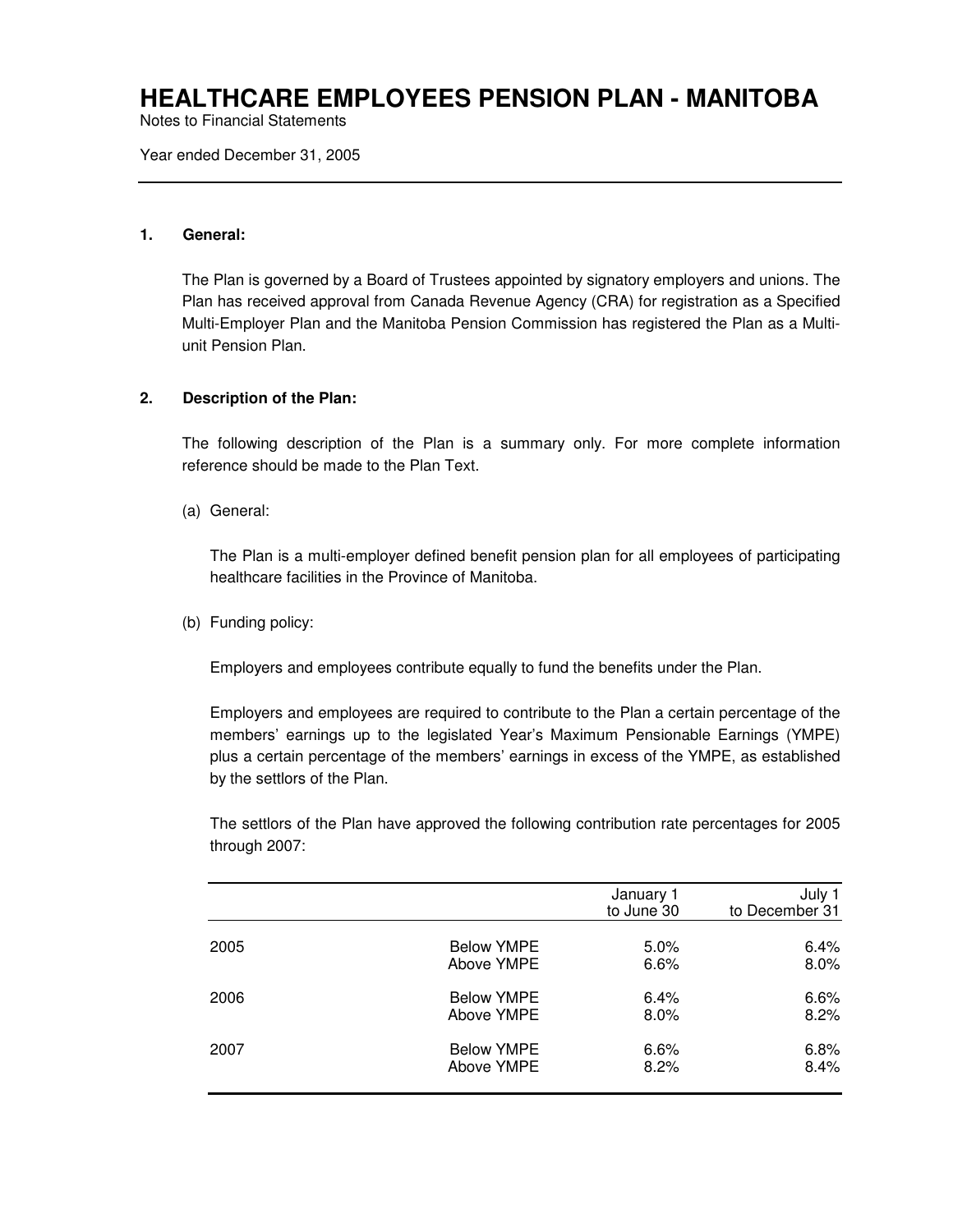Notes to Financial Statements (continued)

Year ended December 31, 2005

#### **2. Description of the plan (continued):**

(c) Normal retirement pension benefits:

Normal retirement pension benefits commence the first month coincident with or immediately following the attainment of age 65. The annual earned pension payable to a member on normal or postponed retirement is based on years of service and contributory earnings.

(d) Early retirement pension benefits:

A member may elect to retire early provided that:

- the member has completed at least two years of service and attained age 55; or
- the total of the member's age plus years of service total at least 80.

If at the member's early retirement date:

- the member has attained age 60 and two years of service; or
- the member's age plus years of service total at least 80,

then the member shall receive normal pension benefits.

If at the member's early retirement date the member's age is between 55 and 60 and the member has not achieved the total of 80 based on age and years of service, pension benefits will be reduced in accordance with the Plan Text.

(e) Postponed retirement benefits:

Retirement benefits cannot be postponed beyond the end of the year in which a member turns 69 years of age.

(f) Death benefits:

Prior to retirement, upon the death of a member who has completed two years of service, the beneficiary is eligible to receive a death benefit.

If less than two years of service has been completed, then the beneficiary is eligible to receive the related contributions plus interest.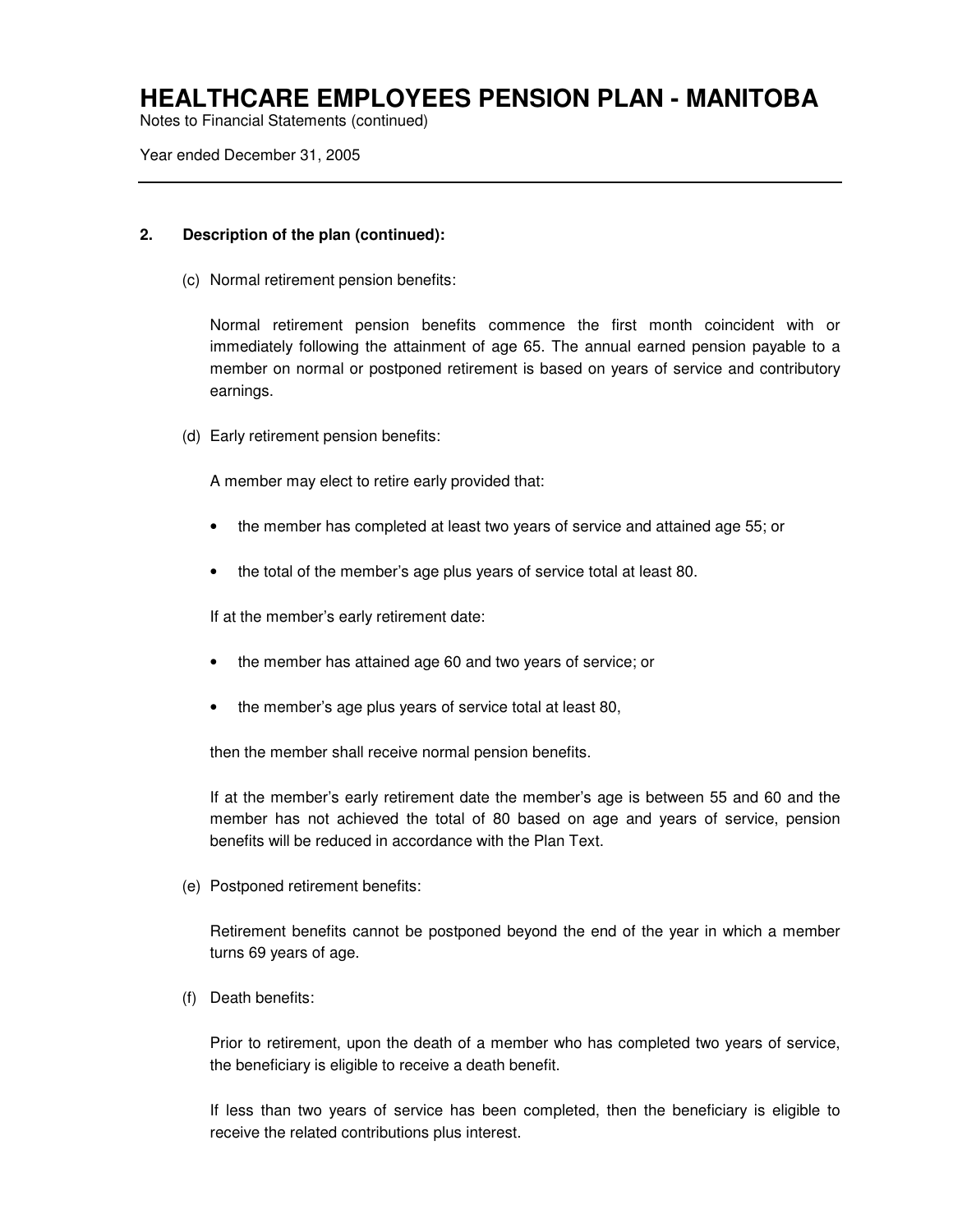Notes to Financial Statements (continued)

Year ended December 31, 2005

#### **2. Description of the plan (continued):**

(g) Benefits on termination:

In the event of termination after two years of service, the members are entitled to a return of their contributions plus the value of their earned pension.

If less than two years service has been completed then members shall receive their contributions plus credited interest.

(h) Income taxes:

The Plan is a Pension Trust as defined in the *Income Tax Act* and is not subject to income taxes.

#### **3. Related party:**

The Plan and the Healthcare Employees Benefit Plan - Manitoba (HEBP) have a certain number of common trustees and a cost sharing agreement to allocate certain costs based on factors such as square footage, number of employees and time usage.

#### **4. Significant accounting policies:**

(a) Basis of presentation:

These financial statements are prepared on a going concern basis and present the aggregate financial position of the Plan as a separate financial reporting entity, independent of the participating employers and members. Only the net assets and obligations to members eligible to participate in the Plan have been included in these financial statements. These financial statements do not portray the funding requirements of the Plan or the benefit security of the individual plan members.

(b) Fund accounting:

Assets, liabilities, revenues and expenses related to the Plan's capital assets are recorded in the Capital Fund. All other assets, liabilities, revenues and expenses are reported in the Pension Fund.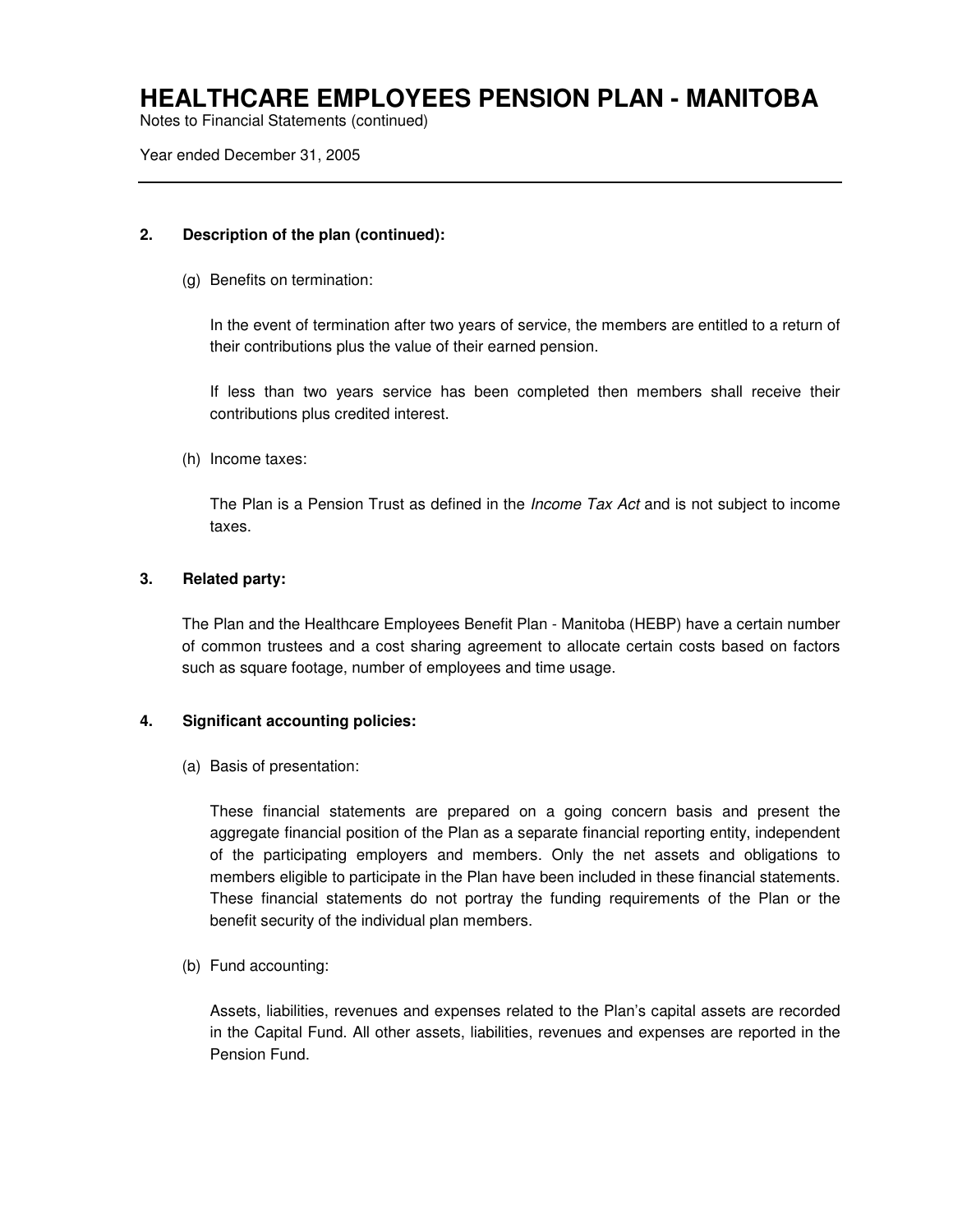Notes to Financial Statements (continued)

Year ended December 31, 2005

#### **4. Significant accounting policies (continued):**

(c) Investments:

Investments are stated at market value as follows:

(i) Short-term investments:

Short-term investments are valued at cost plus accrued interest, which approximates market value, with maturities up to one year.

(ii) Bonds:

Bonds are valued using published market quotations or by a yield-to-maturity calculation where published rates are not available.

Bond pooled fund units are recorded at market values established by the respective fund trustee.

(iii) Mortgages:

Mortgage investments held in mortgage pooled funds are recorded at market values established by the respective fund trustee.

(iv) Equities:

All listed equities traded on recognized exchanges are priced based on the latest price reported by the exchange. If a closing trade price is unavailable, a latest bid price is reflected. If no bid price is available, the most recent trade price is used.

All private equities are valued by the general partner, who in its determination of fair market value considers any legal sale or other liquidity restrictions on the investment. Purchases and sales are recorded on the closing date of the transactions.

(v) Real estate:

Real estate investments held in pooled funds are recorded at market values established by the respective fund trustee. Real estate properties are recorded at market value as established by an annual appraisal conducted by qualified external real estate appraisers. Real estate acquired within the year is recorded at cost, which approximates its market value.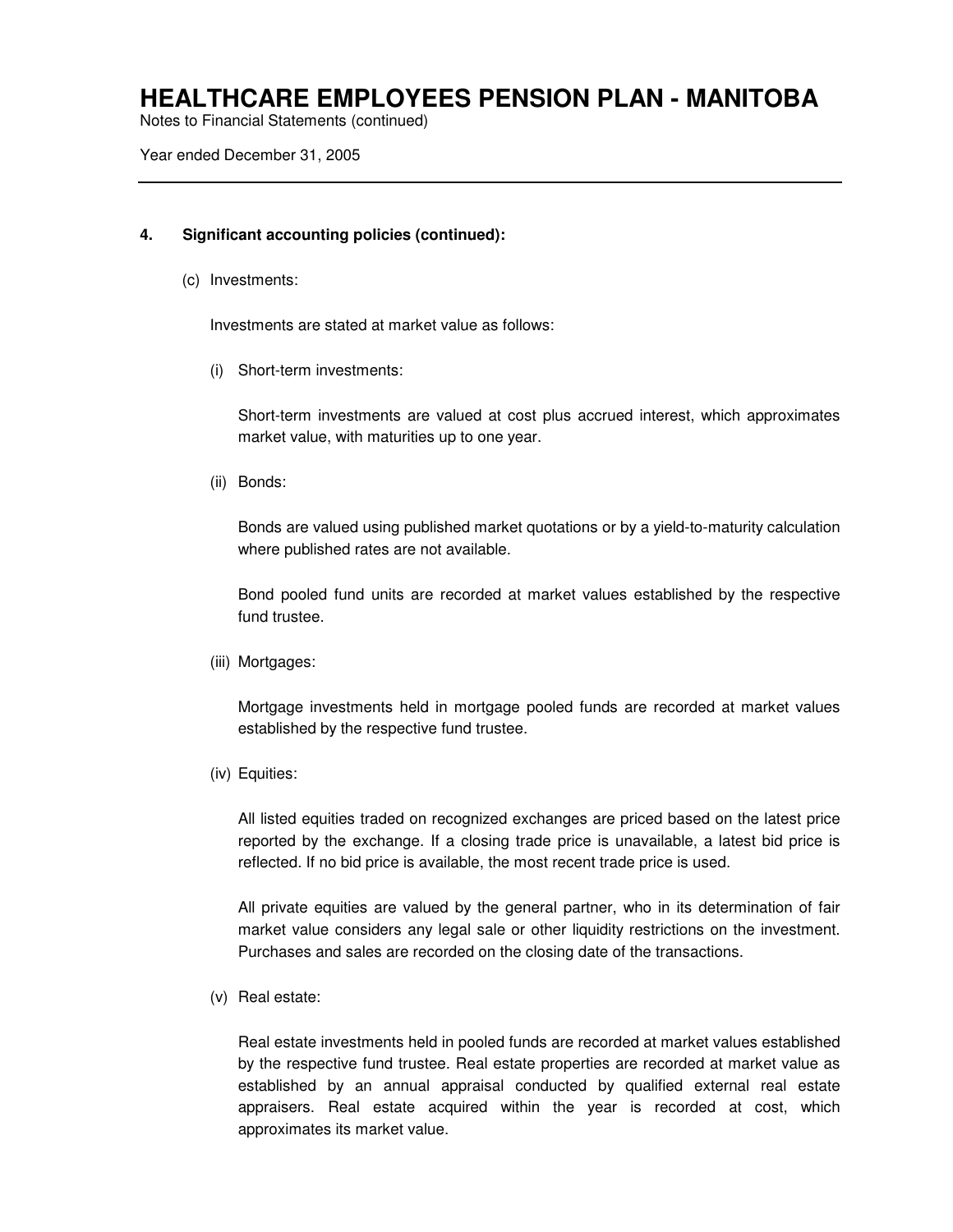Notes to Financial Statements (continued)

Year ended December 31, 2005

#### **4. Significant accounting policies (continued):**

(d) Capital assets:

Capital assets are recorded at cost less accumulated amortization. Repairs and maintenance costs are charged to expense. Betterments which extend the estimated useful life of an asset are capitalized. When a capital asset no longer contributes to the Plan's ability to provide services, its carrying amount is written-down to its residual value. Capital assets, which include computer software, computer hardware, and office equipment, are amortized on a straight-line basis over three years. Amortization expense is reported in the Capital Fund.

Computer project in progress will be amortized on a straight-line basis over three years as the projects are completed.

(e) Foreign currency transactions and balances:

Assets and liabilities denominated in foreign currency are translated into Canadian dollars at the exchange rate prevailing at the financial statement date. Revenues and expenses denominated in foreign currencies are translated at the exchange rate prevailing at the transaction date.

(f) Income recognition:

Investment income has been accrued as reported by the issuer of the pooled funds and bonds. Dividend income from publicly traded securities is recorded as of the ex-dividend date. Interest income has been accrued as earned.

(g) Unrealized gains (losses):

The net unrealized gains (losses) for the year are reflected in the statement of changes in net assets.

(h) Use of estimates:

The preparation of financial statements requires management to make estimates and assumptions that affect the reported amounts of assets and liabilities, the disclosure of contingent assets and liabilities at the date of the financial statements and the reported amounts of revenues and expenses during the year. Actual results could differ from those estimates.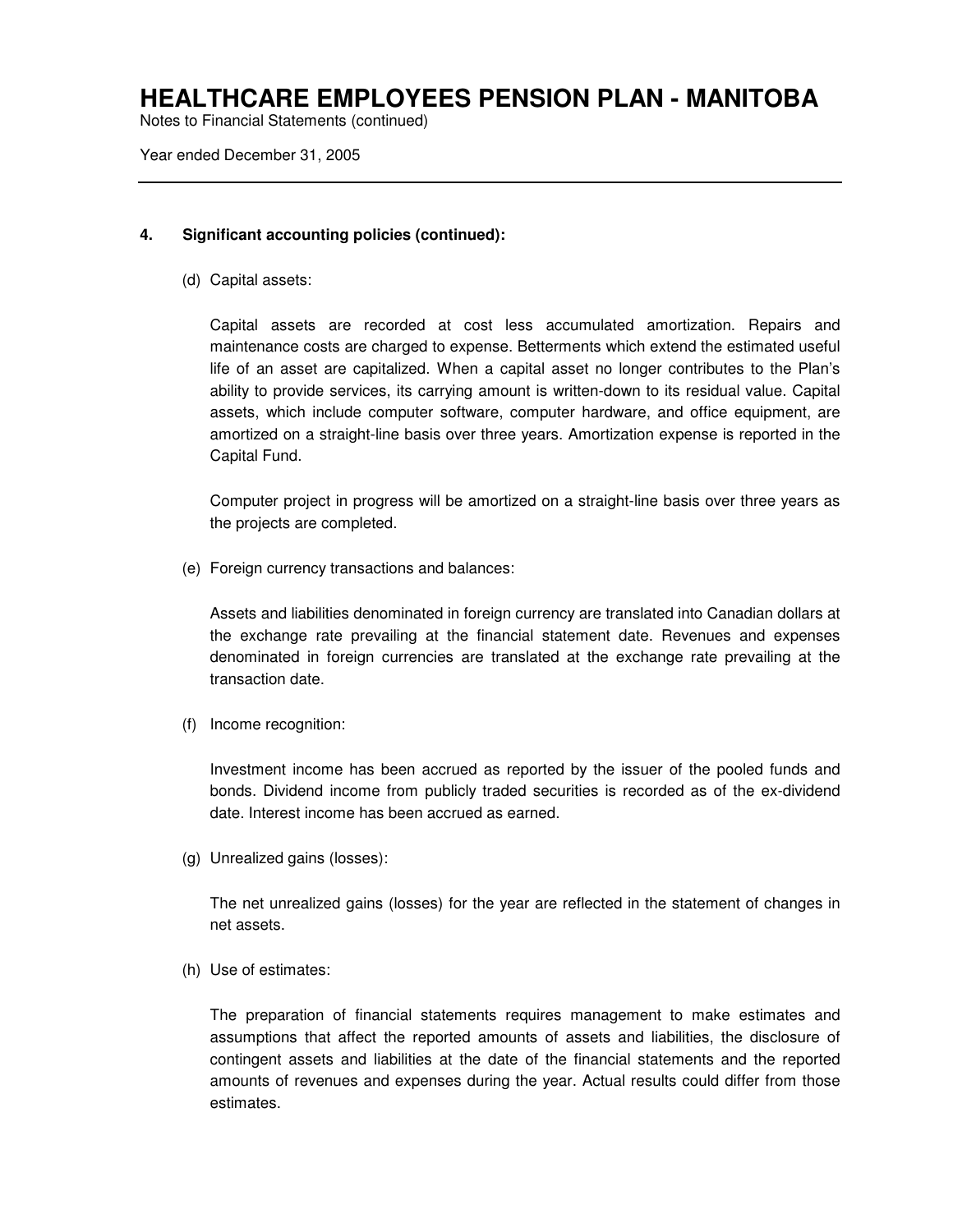Notes to Financial Statements (continued)

Year ended December 31, 2005

#### **5. Contributions and other receivables:**

|                                                                                                                             | 2005                          | 2004                          |
|-----------------------------------------------------------------------------------------------------------------------------|-------------------------------|-------------------------------|
| Contributions receivable - employer<br>Contributions receivable - employee<br>Due from Healthcare Employees Benefits Plan - | 5,067,026<br>SS.<br>5,067,026 | 2,957,646<br>\$.<br>2,957,646 |
| Manitoba<br>Other receivables                                                                                               | 551,308<br>874,362            | 266,311<br>511,085            |
|                                                                                                                             | \$11,559,722                  | 6,692,688                     |

#### **6. Investments:**

|                        |     | 2005          | 2004                 |
|------------------------|-----|---------------|----------------------|
|                        |     |               |                      |
| Short-term investments | \$  | 53,835,167    | 84,519,353<br>\$.    |
| <b>Bonds</b>           |     | 754,589,031   | 709,895,941          |
| Mortgages              |     | 328,588,108   | 291,047,820          |
| Canadian equities      |     | 1,015,743,888 | 830,519,942          |
| U.S. equities          |     | 321,256,971   | 184,579,616          |
| Global equities        |     | 340,253,325   | 394,794,093          |
| Real estate            |     | 119,578,029   | 68,123,142           |
|                        |     |               |                      |
|                        | \$. | 2,933,844,519 | 2,563,479,907<br>\$. |

#### **7. Capital assets:**

|                                                                   |    |           |                             | 2005              |    | 2004              |
|-------------------------------------------------------------------|----|-----------|-----------------------------|-------------------|----|-------------------|
|                                                                   |    | Cost      | Accumulated<br>amortization | Net book<br>value |    | Net book<br>value |
| Computer software                                                 | S  | 1,791,955 | \$<br>1,581,575             | \$<br>210,380     | \$ | 203,514           |
| Computer hardware and<br>office equipment<br>Computer projects in |    | 1,865,908 | 1,677,228                   | 188,680           |    | 249,620           |
| progress                                                          |    | 2,768,020 |                             | 2,768,020         |    | 1,842,943         |
|                                                                   | \$ | 6,425,883 | \$<br>3,258,803             | \$<br>3,167,080   | ß. | 2,296,077         |

In fiscal 2005, \$1,168,478 (2004 - \$1,450,453) was transferred from the Pension Fund to the Capital Fund for the acquisition of capital assets.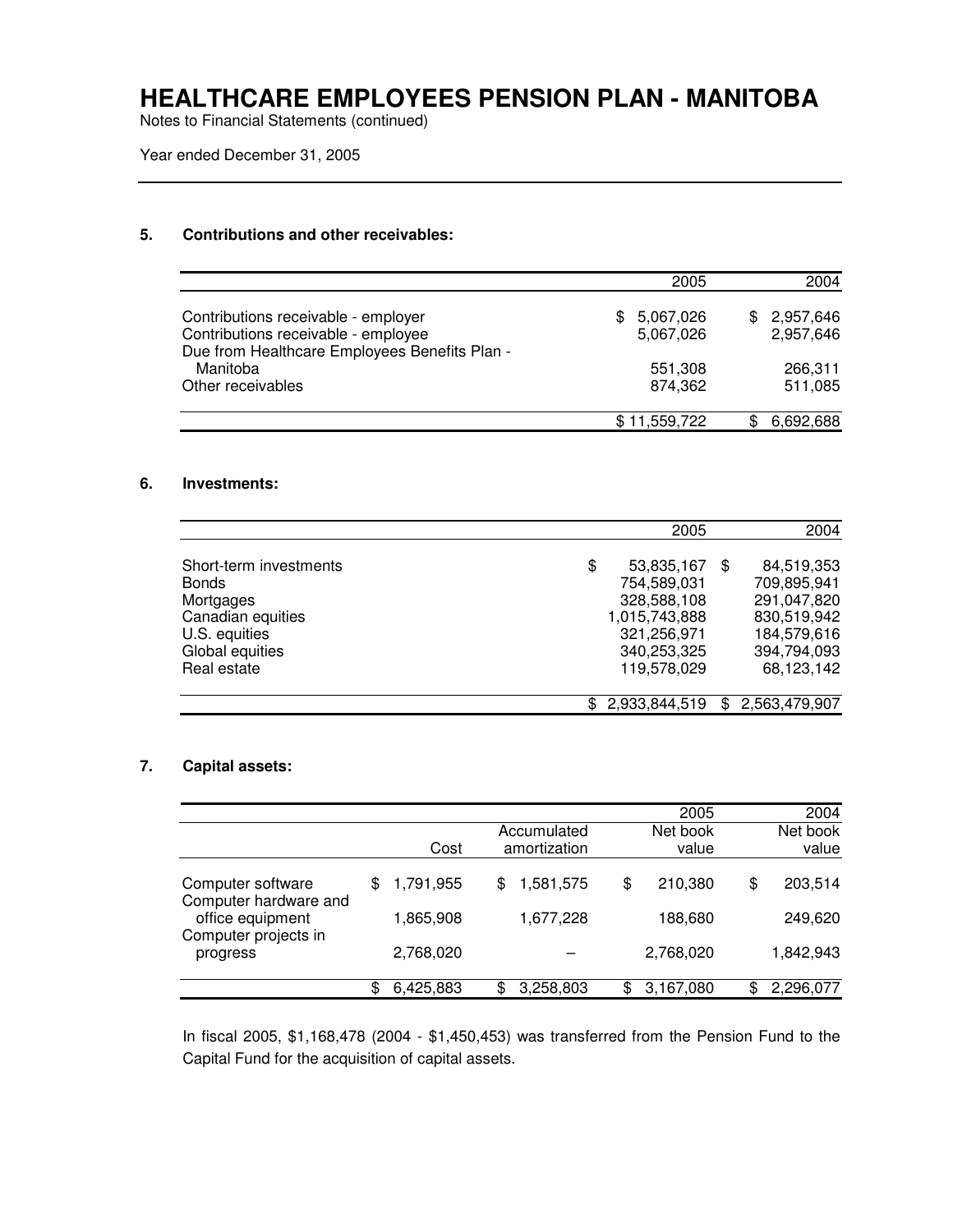Notes to Financial Statements (continued)

Year ended December 31, 2005

#### **8. Investment income:**

|                         | 2005            | 2004            |
|-------------------------|-----------------|-----------------|
| Short-term investments  | \$<br>1,431,356 | \$<br>1,342,275 |
| <b>Bonds</b>            | 36,850,884      | 36,469,081      |
| Mortgage pooled funds   | 17,151,406      | 13,158,080      |
| Canadian equities       | 17,243,826      | 15,762,711      |
| U.S. equities           | 1,801,545       | 2,223,649       |
| Global equities         | 10,816,458      | 7,991,203       |
| Real estate             | 3,227,958       | 2,151,625       |
| Security lending income | 176,365         | 126,184         |
|                         | 88,699,798      | 79,224,808      |

#### **9. Interest rate and foreign currency risk:**

(a) Bonds and pooled funds - interest rate risk:

|                                              |                   | 2005 |             |                    | 2004        |
|----------------------------------------------|-------------------|------|-------------|--------------------|-------------|
|                                              | Carrying          |      | Average     | Carrying           | Average     |
|                                              | value             |      | coupon rate | value              | coupon rate |
| Federal<br>Federal pooled                    | \$<br>154,284,146 |      | 5.050%      | 156,887,059<br>\$. | 5.540%      |
| funds                                        | 153,444,358       |      | 5.240%      | 145,253,267        | 5.420%      |
|                                              | 307,728,504       |      | 5.145%      | 302,140,326        | 5.482%      |
| Provincial/Municipal<br>Provincial/Municipal | 115,469,371       |      | 5.879%      | 101,578,909        | 6.052%      |
| pooled funds                                 | 93,113,759        |      | 6.450%      | 87,139,103         | 6.450%      |
|                                              | 208,583,130       |      | 6.134%      | 188,718,012        | 6.236%      |
| Corporate<br>Corporate pooled                | 134,563,637       |      | 5.152%      | 123,922,027        | 5.429%      |
| funds                                        | 95,646,071        |      | 5.870%      | 89,035,528         | 6.180%      |
|                                              | 230,209,708       |      | 5.450%      | 212,957,555        | 5.743%      |
| Global                                       | 8,067,689         |      | 4.688%      | 6,080,048          | 4.625%      |
|                                              | \$<br>754,589,031 |      |             | 709,895,941        |             |

Interest rate risk refers to the adverse consequences of interest rate changes on the Plan's cash flows, financial position and income. This risk arises from differences in the timing and amount of cash flows related to the Plan's assets and liabilities. The value of the Plan's assets is affected by short-term charges in nominal interest rates and equity markets.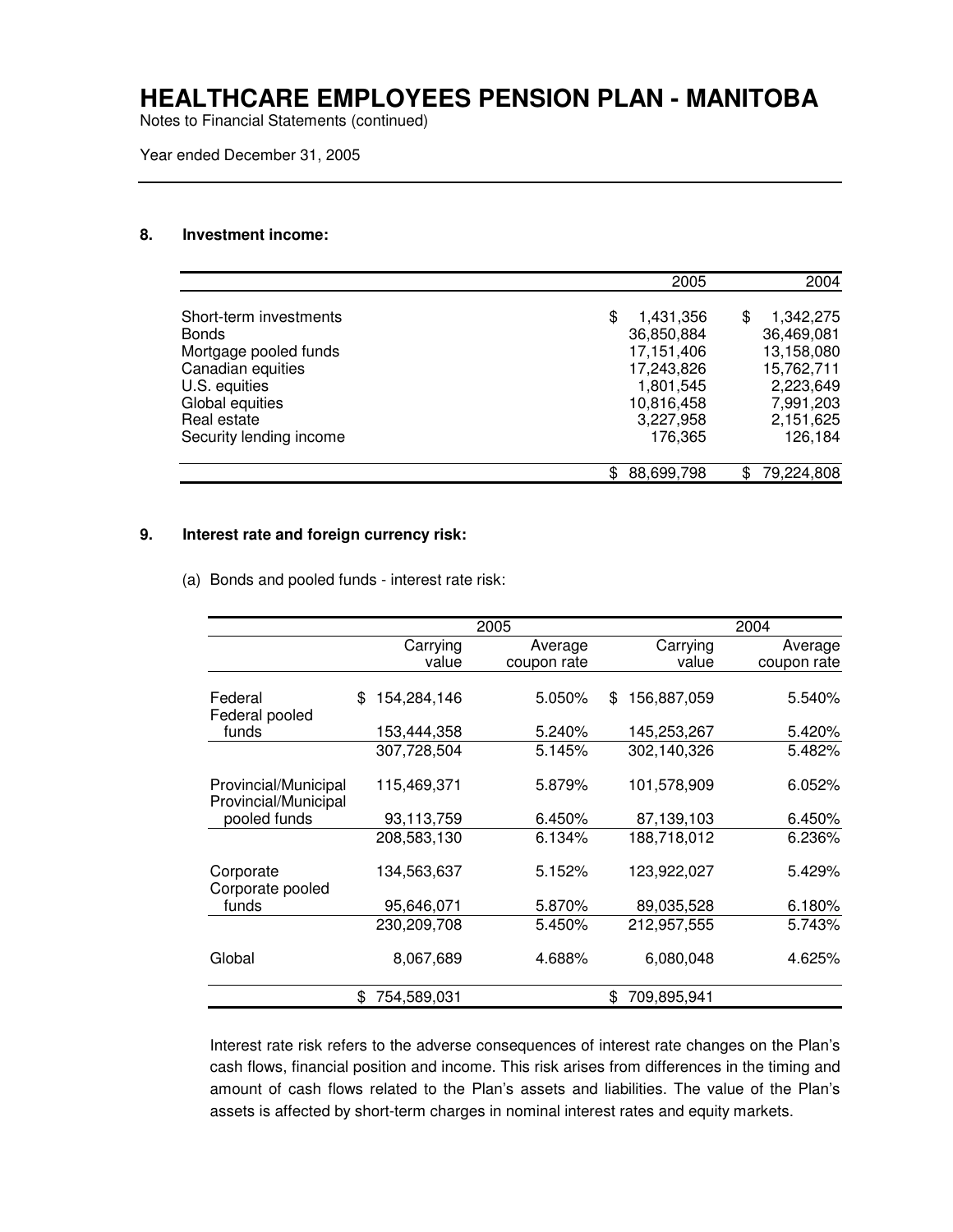Notes to Financial Statements (continued)

Year ended December 31, 2005

#### **9. Interest rate and foreign currency risk (continued):**

Pension liabilities are exposed to the long-term expectation of rate of return on investments as well as expectations of inflation and salary escalation. The Plan's primary exposure is to a decline in the long-term rate of return which may result in higher contribution rates required to meet pension obligations.

The Plan has invested approximately 39 percent of its investments in fixed income securities as at December 31, 2005. The returns on fixed income securities are particularly sensitive to changes in nominal interest rates. This is one of the reasons why the actuary smoothes out fluctuations in market values over five years (note 11).

(b) Bonds - maturity profile:

|                                | 2005            | 2004              |
|--------------------------------|-----------------|-------------------|
| Less than one year             | \$<br>5,671,728 | \$<br>3,424,631   |
| Two to five years              | 129,169,485     | 147,141,415       |
| Two to five years pooled funds | 156,318,873     | 144,738,982       |
|                                | 285,488,358     | 291,880,397       |
| After five years               | 277,543,630     | 237,901,997       |
| After five years pooled funds  | 185,885,315     | 176,688,916       |
|                                | 463,428,945     | 414,590,913       |
| Total carrying value           | 754,589,031     | \$<br>709,895,941 |

(c) Foreign currency risk:

Foreign currency exposure arises from the Plan holding investments denominated in currencies other than the Canadian dollar. Fluctuations in the relative value of the Canadian dollar against these foreign currencies can result in a positive or a negative effect on the fair value of investments.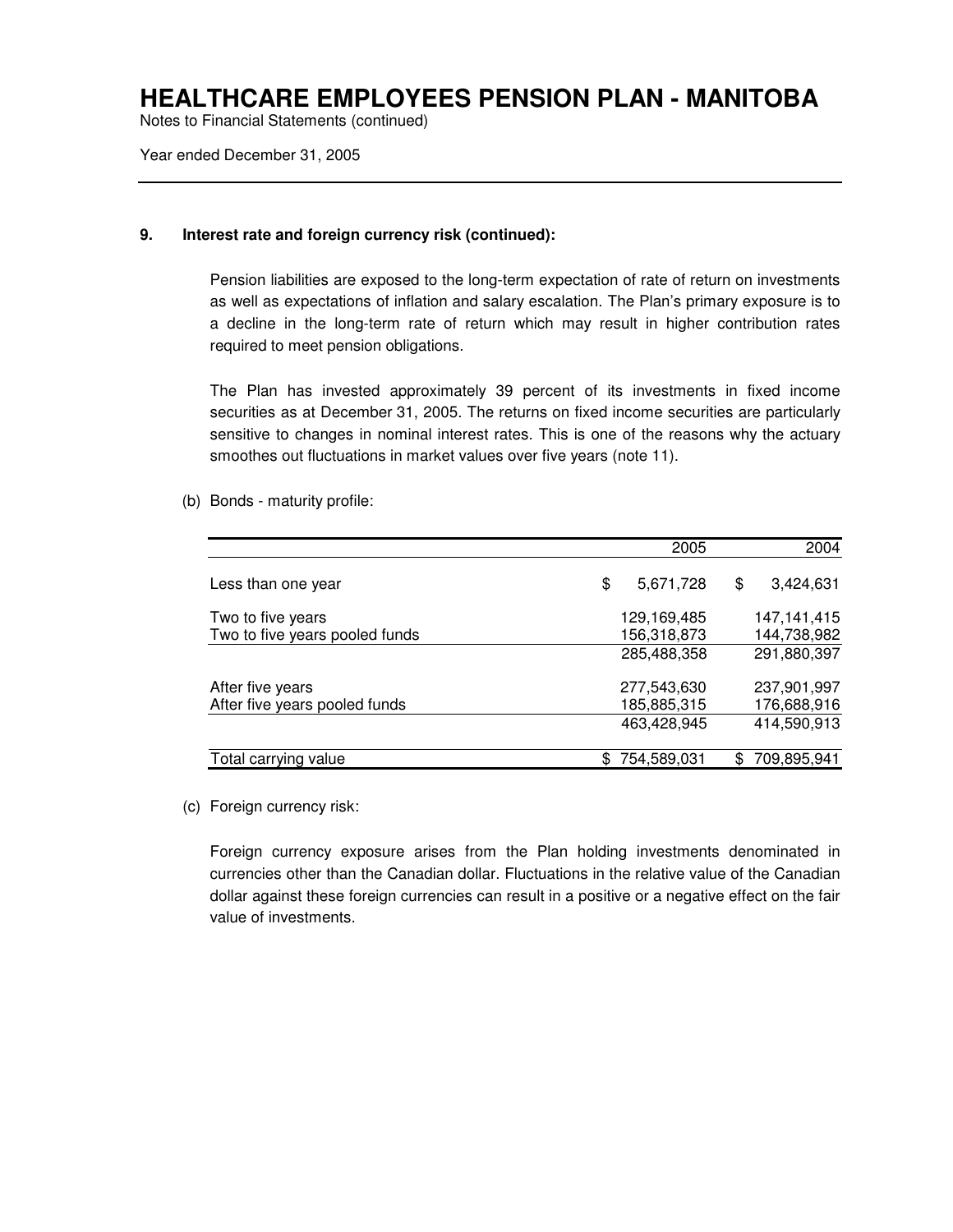Notes to Financial Statements (continued)

Year ended December 31, 2005

#### **10. Role of the actuary and auditor:**

The actuary has been appointed pursuant to the Plan Text and the Trust Agreement. With respect to preparation of financial statements, the actuary is required to carry out a valuation of the Plan's assets and liabilities, which consists of a provision for future obligations of the Plan to the members. The valuation is made in accordance with accepted actuarial practice as well as any other matter specified in any direction that may be made by regulatory authorities, and reported thereon to the Board of Trustees. In performing the valuation of the liabilities, which are by their nature inherently variable, assumptions are made as to the investment rate of return, inflation rates and salary increments in the future, taking into consideration the circumstances of the healthcare employees and the nature of the liabilities. The actuary, in their verification of the management information provided by the Plan used in the valuation, also makes use of the work of the external auditors. The Actuary's Report outlines the scope of their work and opinion.

The external auditors have been appointed by the Board of Trustees to conduct an independent and objective audit of the financial statements of the Plan in accordance with generally accepted auditing standards and report thereon to the Board of Trustees. In carrying out their audit, the auditors also make use of the work of the actuary and their report on the Plan's liabilities. The Auditors' Report outlines the scope of their audit and their opinion.

#### **11. Obligations for pension benefits:**

As at December 31, 2005, the date of the most recent actuarial valuation, the actuarial present value of the accrued pension benefits was \$2,758,167,000 (December 31, 2004 - \$2,528,839,000) and the actuarial value of the Plan assets was \$2,753,016,000 (December 31, 2004 - \$2,533,635,000). The unit credit actuarial cost method was used by Towers Perrin, the actuary, to determine the actuarial liability and the required current service contributions.

The assumptions used in determining the actuarial present value of accrued pension benefits are going concern assumptions adopted by the Trustees and were developed by reference to expected long-term market conditions. Three significant long-term actuarial assumptions used in the valuation were:

- (a) the salary escalation rate was assumed to be 3.2 percent for 2006 and 2007 and 4.0 percent thereafter (2004 - 3.2 percent for 2005 to 2007 and 4.0 percent thereafter) plus merit and promotion;
- (b) the asset rate of return was assumed to be 6.5 percent (2004 6.5 percent); and
- (c) inflation rate was assumed to be 3.0 percent (2004 3.0 percent).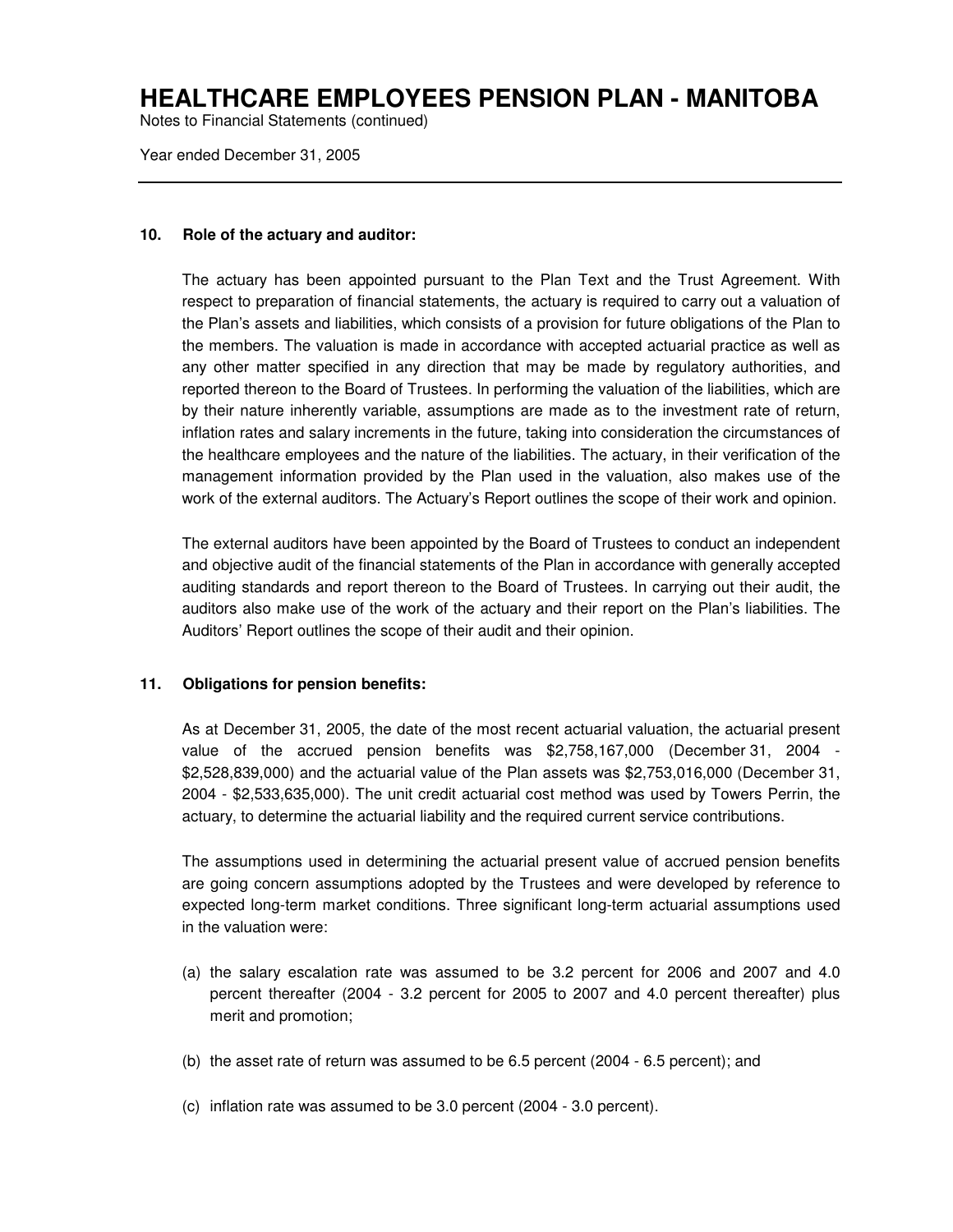Notes to Financial Statements (continued)

Year ended December 31, 2005

#### **11. Obligations for pension benefits (continued):**

Since there is no intention of extinguishing the pension obligations in the near term, the obligations are calculated by using the going concern actuarial basis. As underlying conditions change over time, going concern assumptions adopted by the Trustees may also change, which could cause a material change in the actuarial value of accrued pension benefits.

Actuarial value of net assets has been determined using the five year moving average market method. Under this method all experience gains and losses are averaged over a five year period.

The actuarial present value of benefits as at December 31, 2005 and December 31, 2004 and the principal components of changes in actuarial present values during the year were as follows:

|                                                            | December 31,      | December 31,    |
|------------------------------------------------------------|-------------------|-----------------|
|                                                            | 2005              | 2004            |
|                                                            |                   |                 |
| Market value of net assets                                 | \$2,953,259,000   | \$2,592,814,000 |
| Deferred investment gains                                  | (200,243,000)     | (59, 179, 000)  |
| Actuarial value of net assets                              | 2,753,016,000     | 2,533,635,000   |
| Actuarial present value of accrued                         |                   |                 |
| pension benefits - beginning of period                     | 2,528,839,000     | 2,348,082,000   |
| Benefits accrued                                           | 145,275,000       | 120,746,000     |
| Benefits paid                                              | (107, 437, 000)   | (91,049,000)    |
| Interest accrued on benefits                               | 165,585,000       | 153,575,000     |
| Increase in benefits accrued due to data corrections       | 7,349,000         | 15,154,000      |
| Effect of actual experience, change in reserves for        |                   |                 |
| contribution short-fall, change in administrative expenses |                   |                 |
| and change in actuarial basis                              | 18,556,000        | (17,669,000)    |
| Actuarial present value of accrued pension benefits,       |                   |                 |
| end of period                                              | 2,758,167,000     | 2,528,839,000   |
| Excess (deficiency) of actuarial value of net assets over  |                   |                 |
| actuarial present value of accrued pension benefits        | \$<br>(5,151,000) | 4,796,000<br>\$ |

The actuarial valuation as at December 31, 2005 indicates a deficiency of actuarial value of net assets over actuarial present value of accrued pension benefits of \$5,151,000, as well as a solvency deficiency of \$39,344,000. The settlors of the Plan approved contribution rate increases for 2005 through 2007 (note 2(b)) to address the anticipated deficiencies. Reflecting the contribution rate increases, the actuarial valuation as at December 31, 2005 indicates that expected contributions over current service costs, including the amortization of the deficiencies noted above, will be sufficient for the ensuing year.